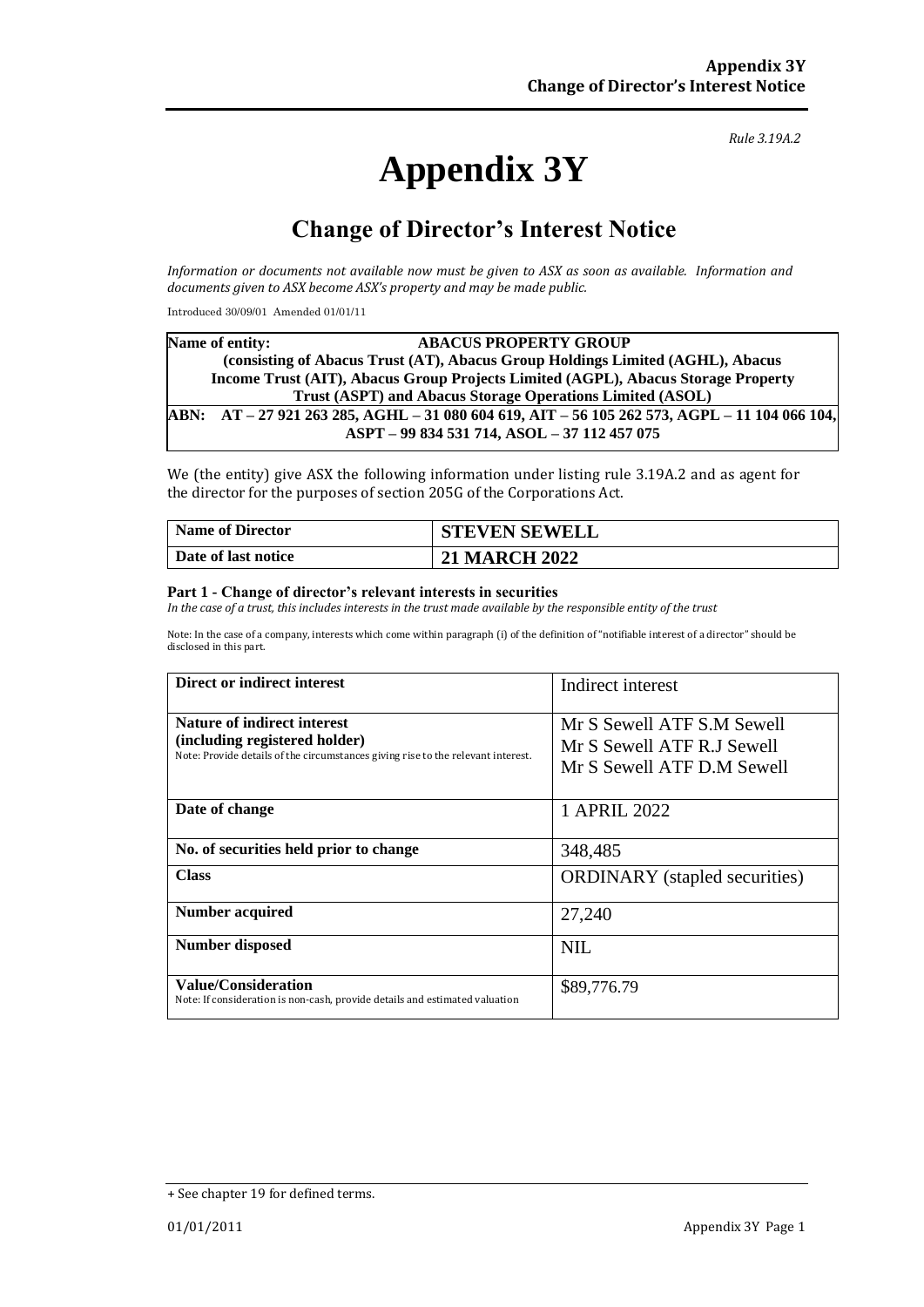| No. of securities held after change                                                                                                                                     | Mr S Sewell - 348,485<br>Mr S Sewell ATF S.M Sewell -<br>18,032<br>Mr S Sewell ATF R.J Sewell -<br>18,032<br>Mr S Sewell ATF D.M Sewell -<br>18,023 |
|-------------------------------------------------------------------------------------------------------------------------------------------------------------------------|-----------------------------------------------------------------------------------------------------------------------------------------------------|
| Nature of change<br>Example: on-market trade, off-market trade, exercise of options, issue of<br>securities under dividend reinvestment plan, participation in buy-back | On Market trade                                                                                                                                     |

### **Part 2 – Change of director's interests in contracts**

Note: In the case of a company, interests which come within paragraph (ii) of the definition of "notifiable interest of a director" should be disclosed in this part.

| <b>Detail of contract</b>                                                                                        |  |
|------------------------------------------------------------------------------------------------------------------|--|
| <b>Nature of interest</b>                                                                                        |  |
| Name of registered holder                                                                                        |  |
| (if issued securities)                                                                                           |  |
| Date of change                                                                                                   |  |
| No. and class of securities to                                                                                   |  |
| which interest related prior to                                                                                  |  |
| change<br>Note: Details are only required for a contract in<br>relation to which the interest has changed        |  |
| <b>Interest acquired</b>                                                                                         |  |
| <b>Interest disposed</b>                                                                                         |  |
| <b>Value/Consideration</b><br>Note: If consideration is non-cash, provide details<br>and an estimated valuation. |  |
| Interest after change                                                                                            |  |

## **Part 3 –** +**Closed period**

| Were the interests in the securities or contracts detailed $\vert$ N <sub>O</sub>                                    |  |
|----------------------------------------------------------------------------------------------------------------------|--|
| above traded during a $\pm$ closed period where prior<br>written clearance was required?                             |  |
| If so, was prior written clearance provided to allow the $\vert N/A \rangle$<br>trade to proceed during this period? |  |

<sup>+</sup> See chapter 19 for defined terms.